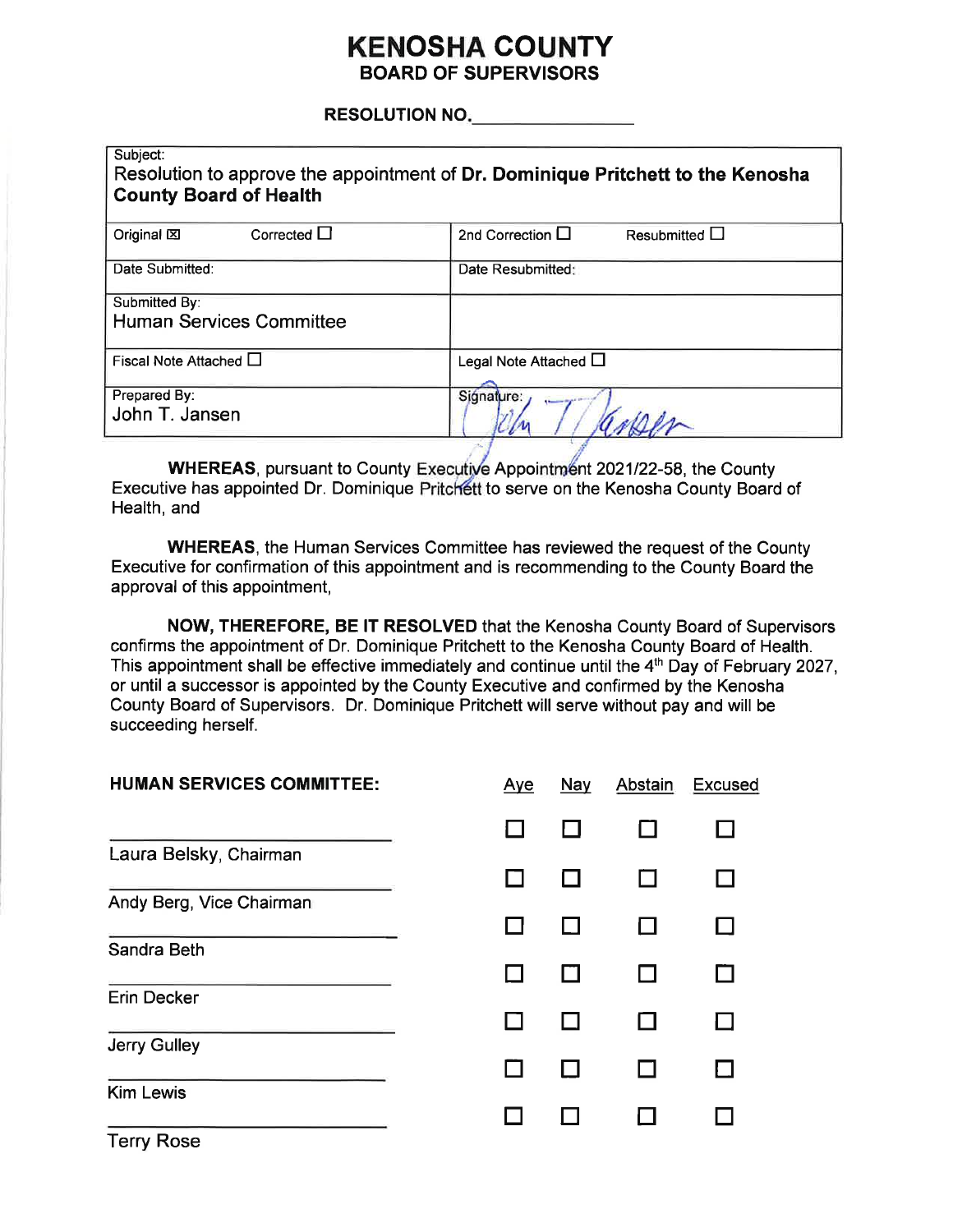

# CoUNTY oF KExoSHA

**OFFICE OF THE COUNTY EXECUTIVE** Jim Kreuser, County Executive

 $1010-56$ <sup>th</sup> Street, Third Floor Kenosha, Wisconsin 53 140 (262) 6s3-2600 Fax: (262) 653-2817

## ADMINISTRATIVE PROPOSAL

## **COUNTY EXECUTIVE APPOINTMENT 2021/22-58**

### RE: KENOSHA COUNTY BOARD OF HEALTH

TO THE HONORABLE KENOSHA COUNTY BOARD OF SUPERVISORS:

Placing special trust in her judgment and based upon her qualifications, I hereby submit to the Honorable Kenosha County Board of Supervisors for its review and approval the name of

> Dr. Dominique Pritchett Kenosha, WI 53140

to serve a five-year term on the Kenosha County Board of Health beginning immediately upon confirmation of the County Board and continuing until the 4<sup>th</sup> day of February 2027 or until a successor is appointed by the County Executive and confirmed by the Kenosha County Board of Supervisors.

Since her last appointment in August,202l, Dr. Pritchett has attended 4 of the 5 meetings held. Her I absence was excused.

Dr. Pritchett will serve without pay. Dr. Pritchett will be succeeding herself.

Respectfully submitted this 4<sup>th</sup> day of February 2022.

m Kreuser

Jim Kreuser Kenosha County Executive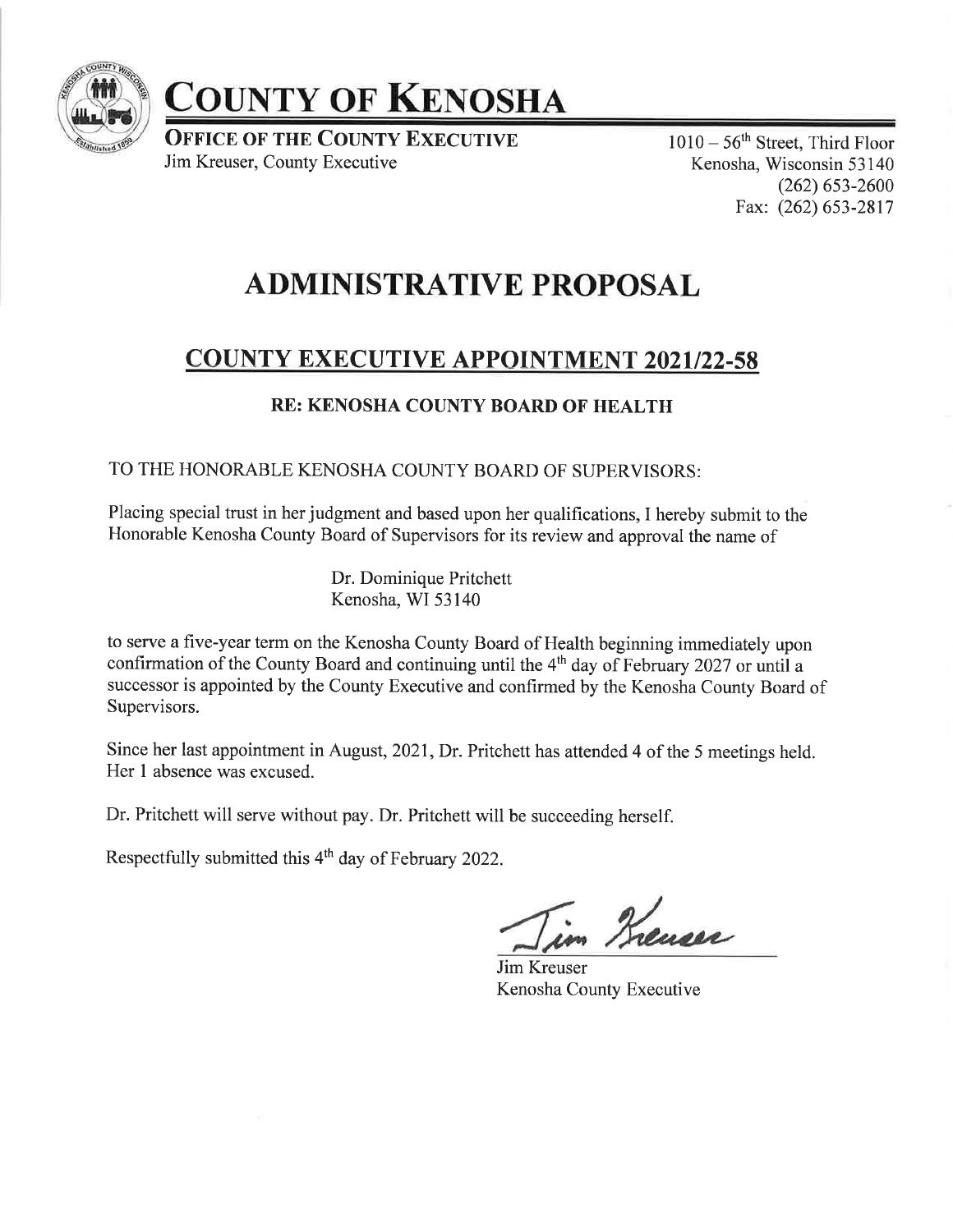#### COUNTY OF KENOSHA OFFICE OF THE COUNTY EXECUTIVE JIM KREUSER

 $\mathcal{L}^{\ast}$ 

 $\lambda$ 

#### APPOINTMENT PROFILE KENOSHA COUNTY COMMISSIONS. COMMITTEES & BOARDS

| (Please type or print)<br>Information marked with an * will be redacted before this form is publicly posted.                                                                                                                                                                                                                                                                                                                                                                                                 |
|--------------------------------------------------------------------------------------------------------------------------------------------------------------------------------------------------------------------------------------------------------------------------------------------------------------------------------------------------------------------------------------------------------------------------------------------------------------------------------------------------------------|
| Name: $D O M M Q U C$ S. $V H U C H$<br>First Middle Initial (optional) Last                                                                                                                                                                                                                                                                                                                                                                                                                                 |
| *Residence Address:                                                                                                                                                                                                                                                                                                                                                                                                                                                                                          |
| Occupation: Beloned Welliness Center onner/Thera                                                                                                                                                                                                                                                                                                                                                                                                                                                             |
|                                                                                                                                                                                                                                                                                                                                                                                                                                                                                                              |
| *Telephone Number: Residence                                                                                                                                                                                                                                                                                                                                                                                                                                                                                 |
| *Daytime Telephone Number:                                                                                                                                                                                                                                                                                                                                                                                                                                                                                   |
| *Email Address:                                                                                                                                                                                                                                                                                                                                                                                                                                                                                              |
| Name of the Commission, Committee or Board for which you are applying:<br>Poard of Health<br><u> 1980 - Johann Barn, mars eta bainar eta politikaria (h. 1980).</u><br>1980 - Johann Barn, margolaria eta bainar eta bainarra (h. 1980).<br>Personal Statement: Please indicate why you believe you would be a valuable addition to<br>the Commission, Committee or Board for which you are applying. If more space is<br>needed, please attach a separate sheet.<br><b>VALO CAMA</b><br>NOU<br>tions.<br>ñΛ |
|                                                                                                                                                                                                                                                                                                                                                                                                                                                                                                              |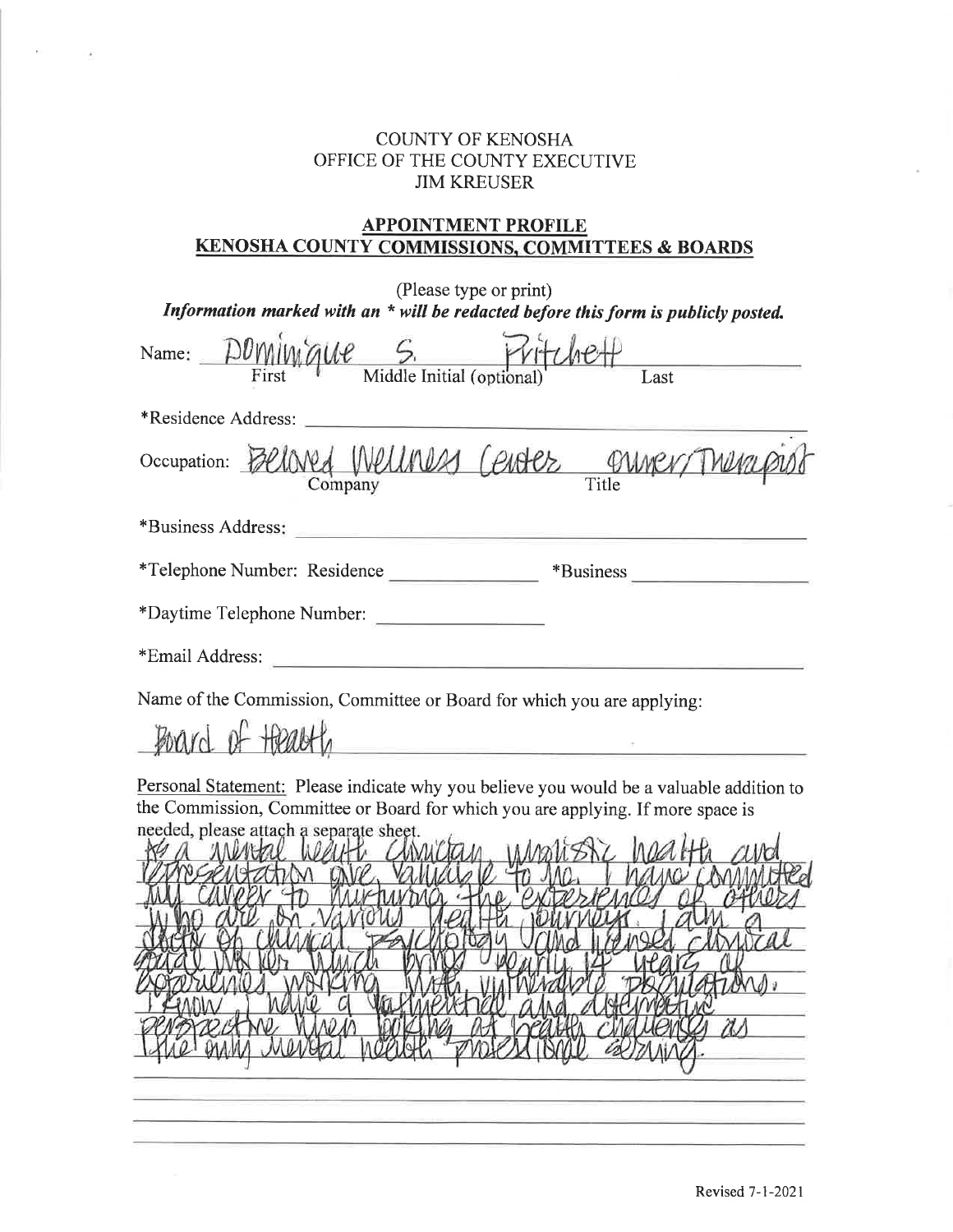Kenosha County Commissions, Committees & Boards Appointment Profile - Page 2

Additional Information:

Nominee's Supervisory District: Lewis Sha County-15

Special Interests: Indicate organizations or activities in which you have a special interest but may not have been actively involved.

Do you or have you done business with any part of Kenosha County Government in the past 5 years? Yes ( $\bigcirc$ ) No ( $\bigcirc$ ) If yes, please attach a detailed explanation. No ( $\bigvee$  If yes, please attach a detailed explanation.

Affiliations: List affiliations in all service groups, public service organizations, social or charitable groups, labor, business or professional organization, and indicate if it was a board or staff affiliation.

Governmental Services: List services with any governmental unit. NK

Conflict Of Interest: It would be inappropriate for you, as a current or prospective appointee, to have a member of your immediate family directly involved with any action that may come under the inquiry or advice of the appointed board, commission, or committee. A committee member declared in conflict would be prohibited from voting on any motion where "direct involvement" had been declared and may result in embarrassment to you and/or Kenosha County.

of Nominee

 $h7177$ Date

Please Retum To:

Kenosha County Executive <sup>1010</sup>- 56th Street Kenosha, WI 53140 Email: County. Executive@kenoshacounty.org